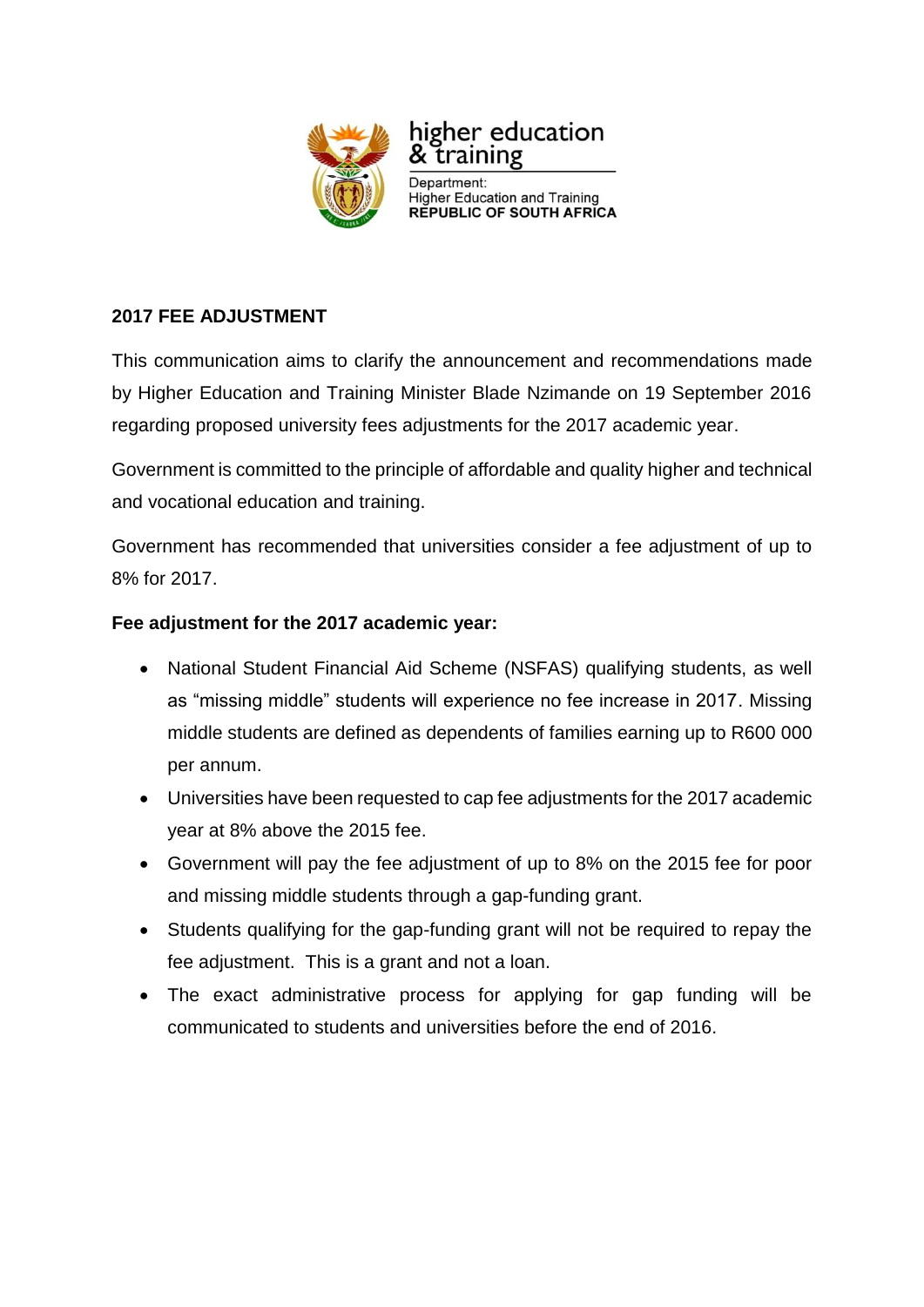## **EXAMPLE**

If your tuition and university accommodation fees were R80 000 in 2015 and your university approves a fee adjustment of 8% for 2017, your fees will increase by R6 400. The total fee will be R86 400 in 2017.

## **If you are a NSFAS qualifying student**

- Government will pay the gap-funding grant of R6 400.
- You will receive financial aid in the form of an upfront allocation (interest free loan) for your studies, which will cover the tuition and university accommodation fees of R80 000. Your loan amount will not increase.

### **If you are a student from a family with an income up to R600 000 pa**

 Government will pay the gap-funding of R6 400. You will still be required to pay your 2015 fee of R80 000.

Government will not provide the gap-funding grant to students who receive scholarships and bursaries from the private and public sector. Respective funders or sponsors of these students will be required to pay the 2017 tuition fees determined by universities.

Students with a family income above the R600 000 threshold will be required to pay the 2017 tuition fees.

International students are required to pay full fees. SADC students will pay according to the current protocol.

# **Progress towards supporting financially needy students to access higher education at full cost of study**

Government has made huge strides in providing upfront tuition fees to widen access to University Education, and free tuition at TVET colleges, for the poorest South Africans through NSFAS.

This needs to be expanded to cover the full cost of study for all NSFAS qualifying students who require it.

Over the past 20 years Government, through NSFAS, has provided grants and loans amounting to R59.7 billion to support students in their university and TVET studies. In 2016, 480 000 students are being supported to study through bursaries and loans.